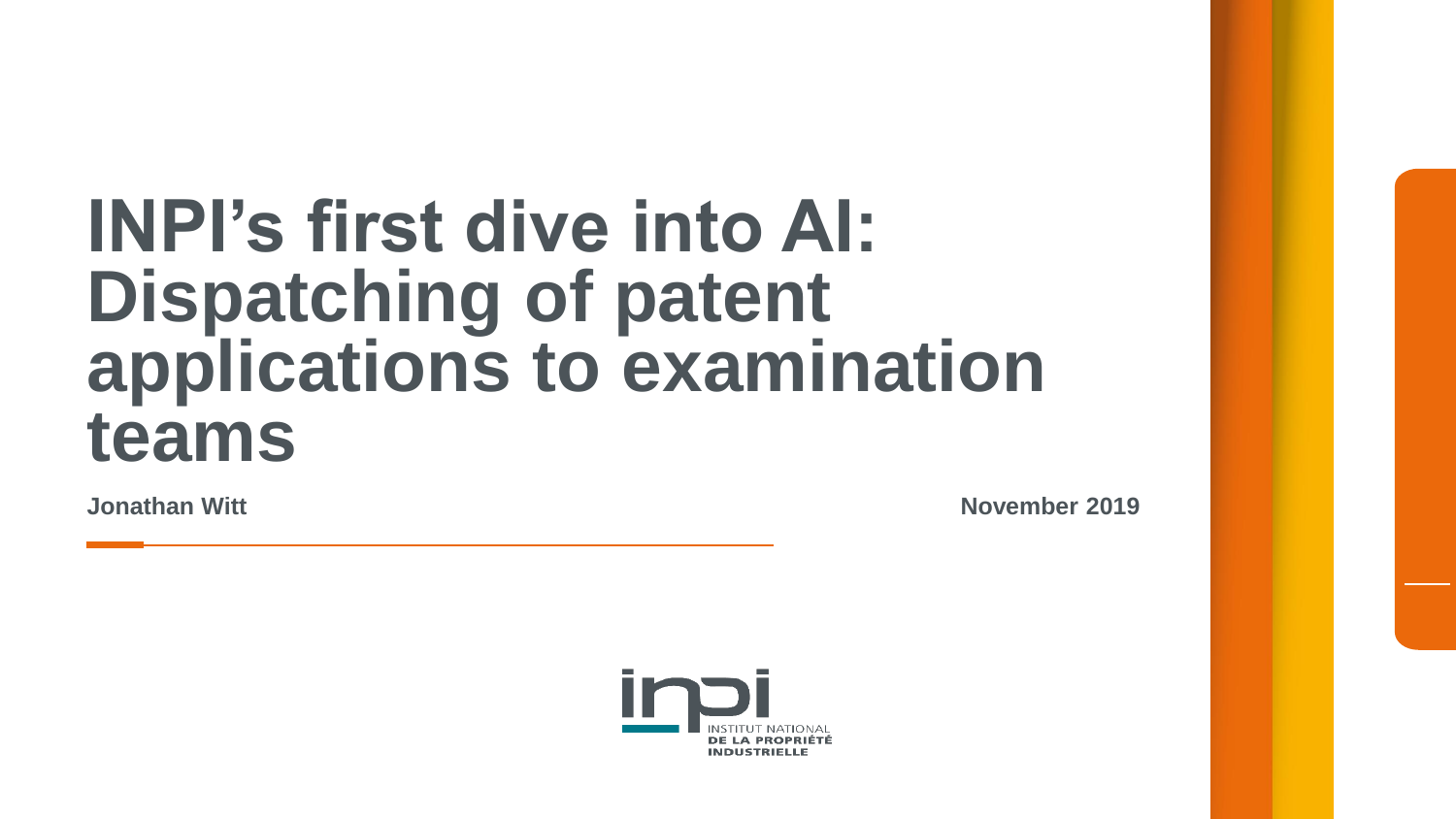#### **AI at INPI**

#### **What for? Increase our efficiency**

#### **How?**



#### **Build a POC to assess feasibility If promising results industrialization**

**otherwise**  $\left($  **<del>III</del></del>**  $\right)$  **→ with knowledge capitalization**

 $\circ$ 888

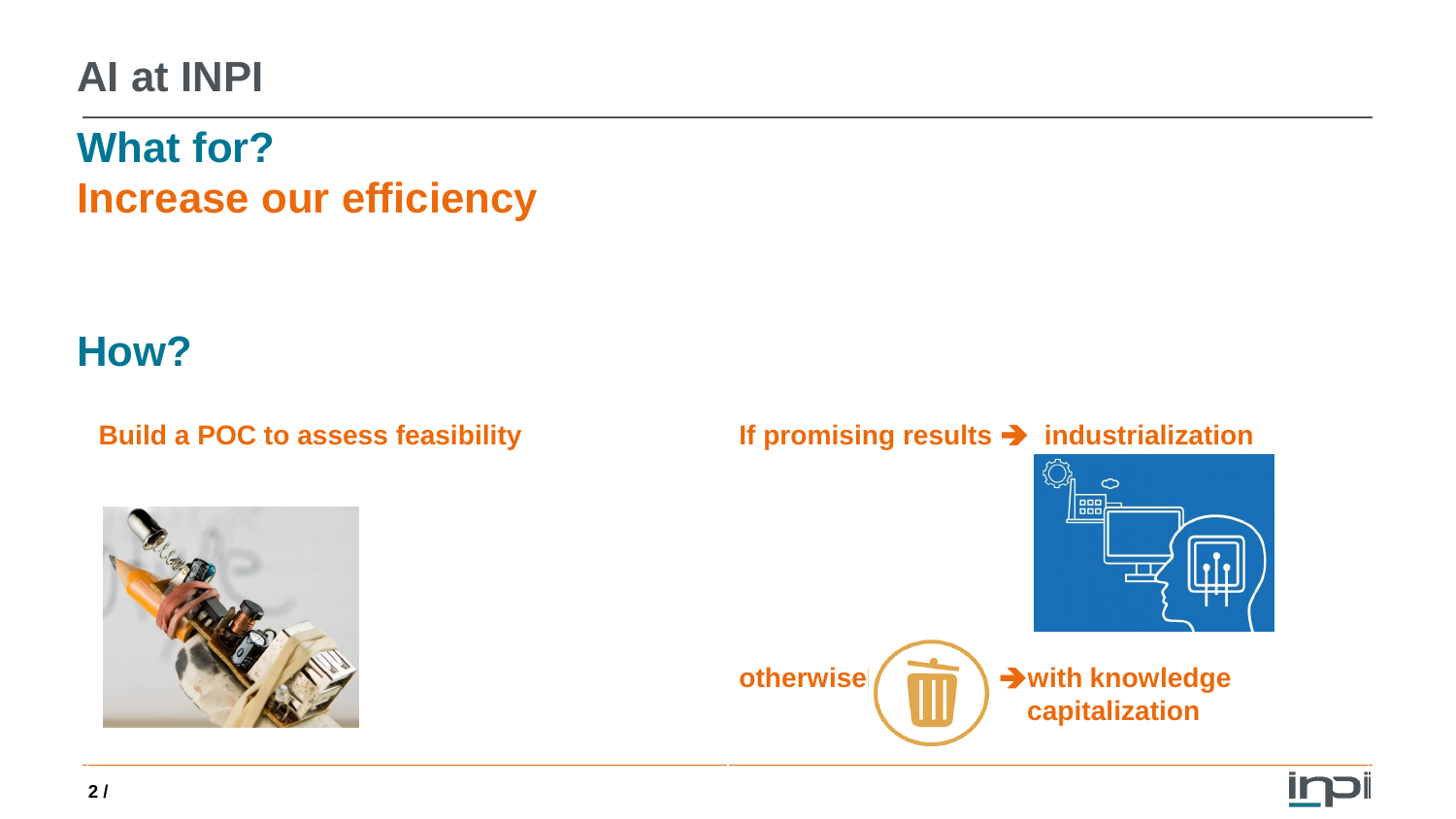#### **Existing process: Manual dispatching of patent applications to examination teams**



#### **2 steps :**

#### **Predispatching:**

• Service Managers - 9 h/week

#### **Dispatching to examiners :**

- Team Managers : 2h/team/week (total: 20h)
- Predispatching based on the title and text of each application
- Dispatching based on:
	- Text and claims structure
	- Workload of each examiner / IPC evolution / examiners' experience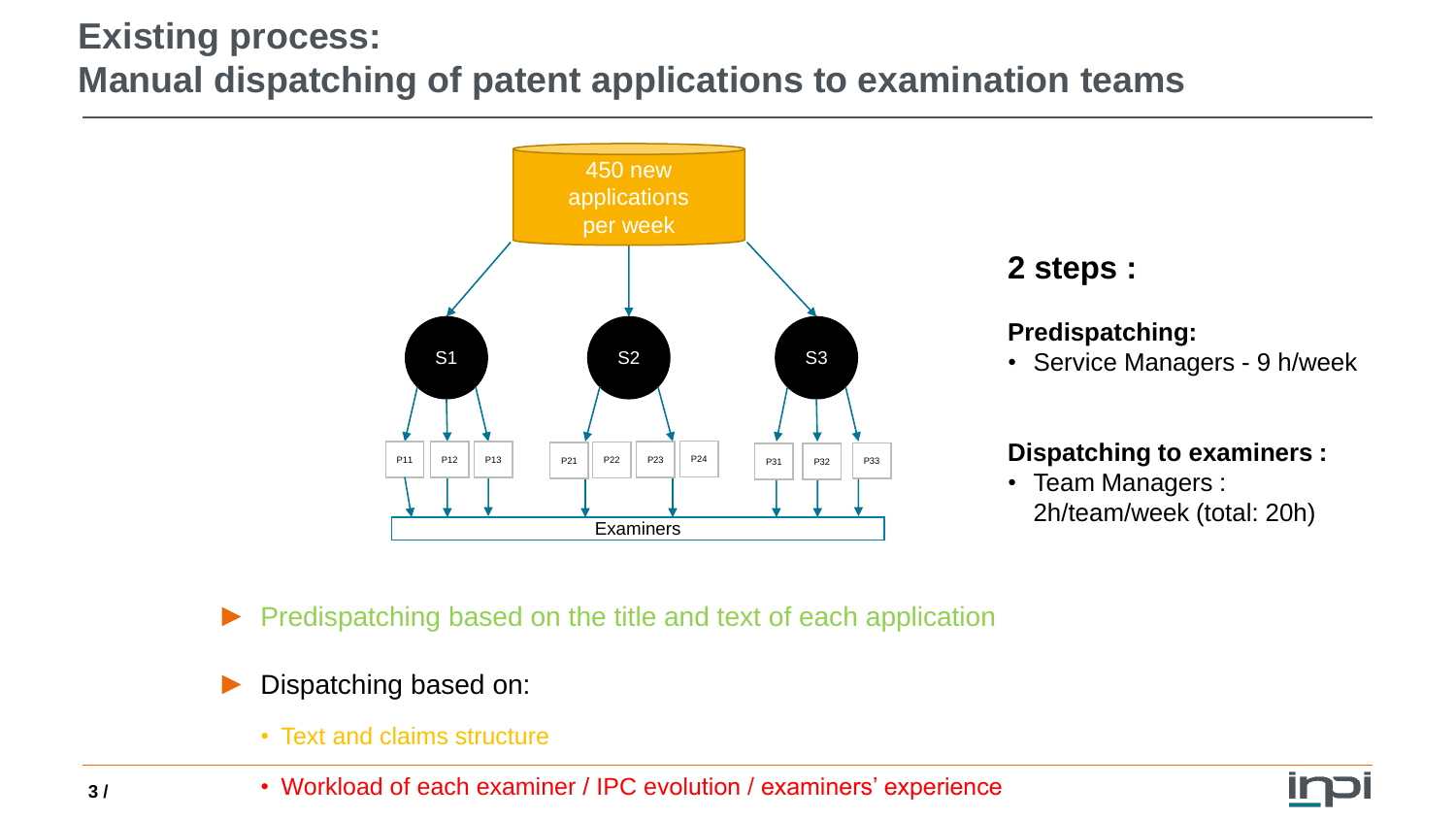### **Key project expectations**

- Minimize human readings by service managers and team managers to dispatch the demands
- Biases and dispatching errors must be detected at the appropriate steps of the examination procedure
- Errors should be easily corrected
- Easy retraining of the model periodically



Our operational need Dispatching to teams + classification proposition

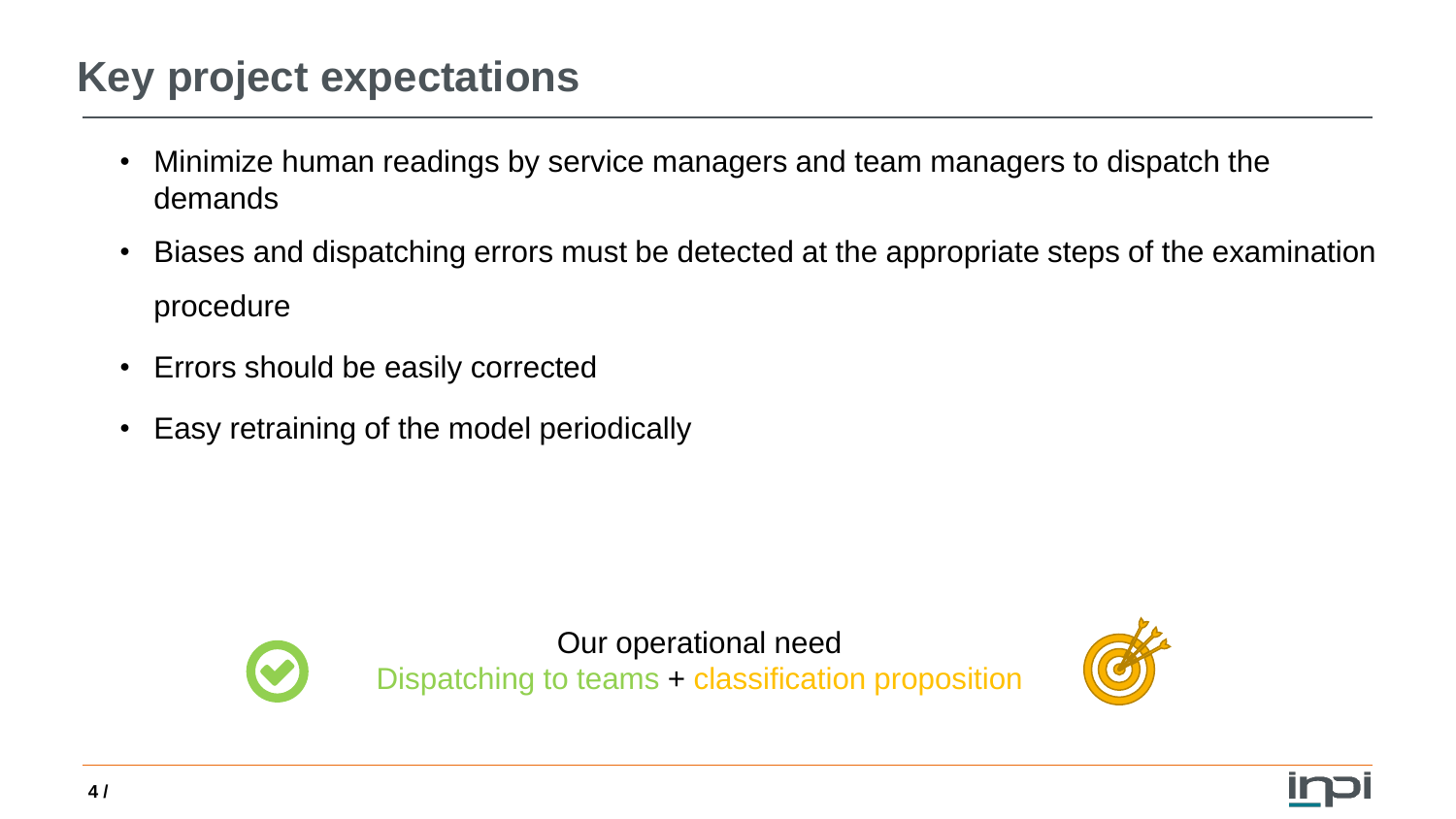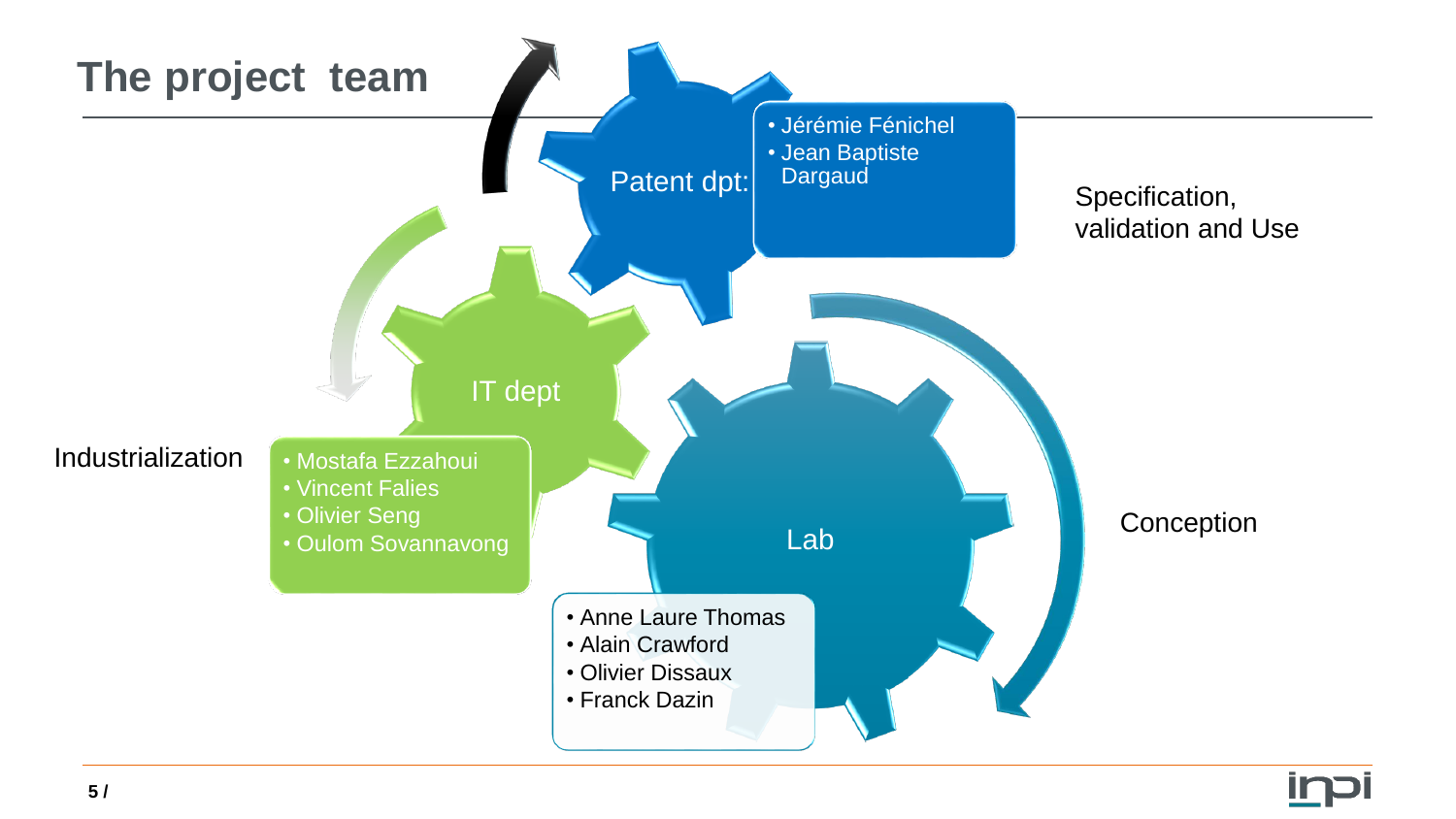#### **Insertion of the AI module in the patent process**

#### **Lab proposal : elaboration of a classification model**

- machine learning based, implementing FastText
- $\checkmark$  Output: prediction file integrated in the patent backoffice feeding
- $\checkmark$  Fully integrated

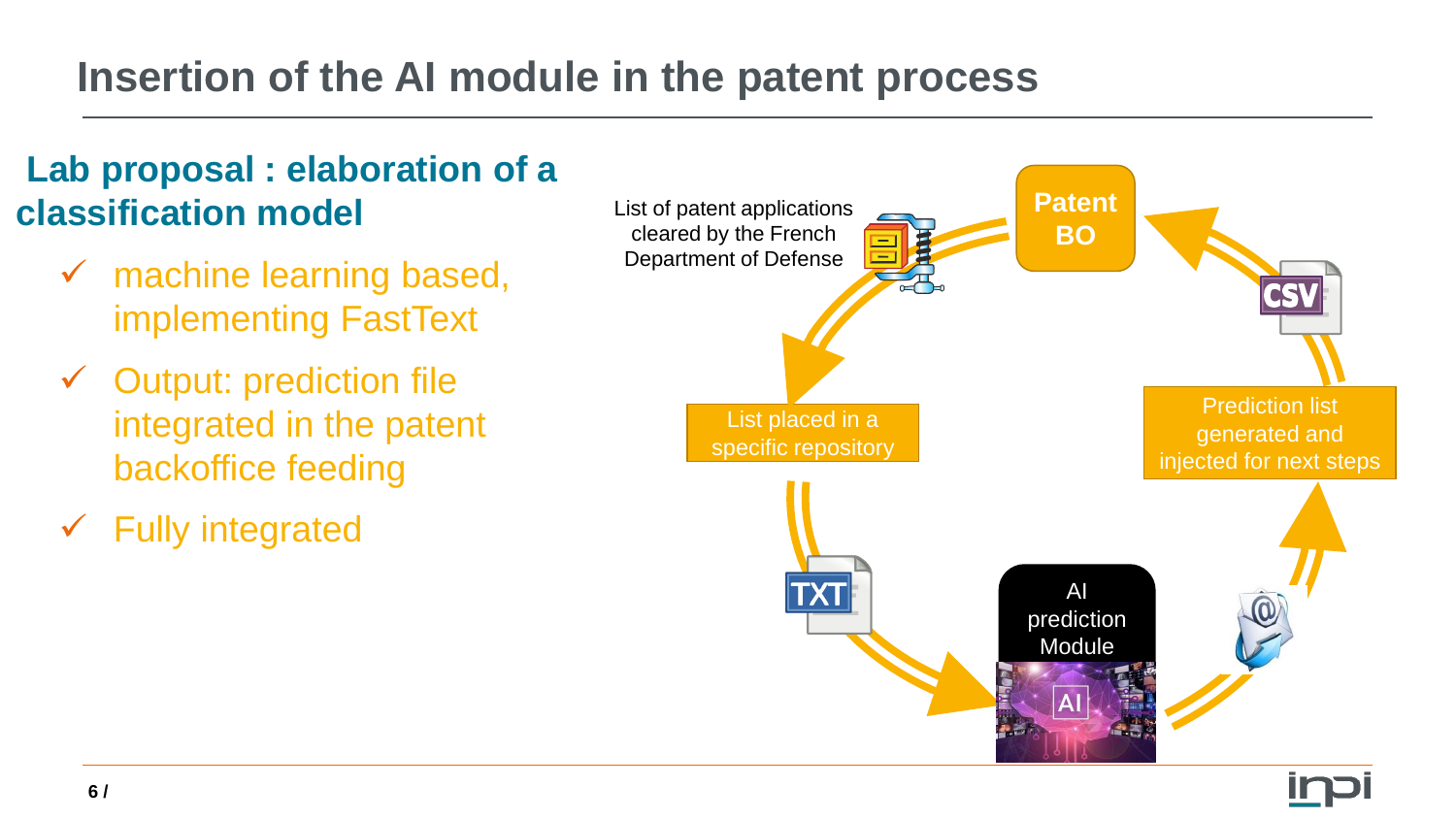#### **Building the Machine Learning Model**



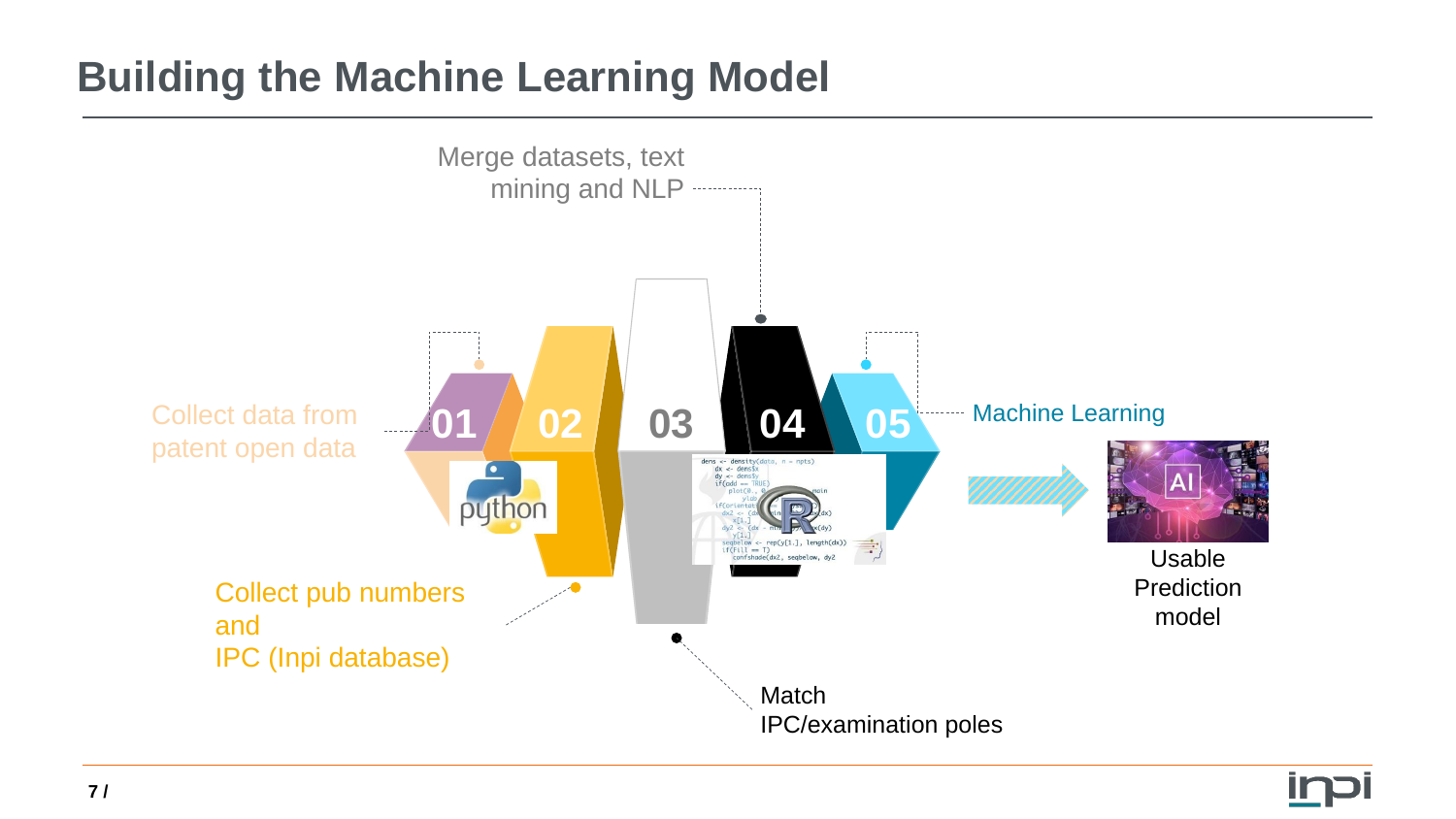#### **Model Performance: 85%**



#### **Reference: human dispatching accuracy - around 90 %**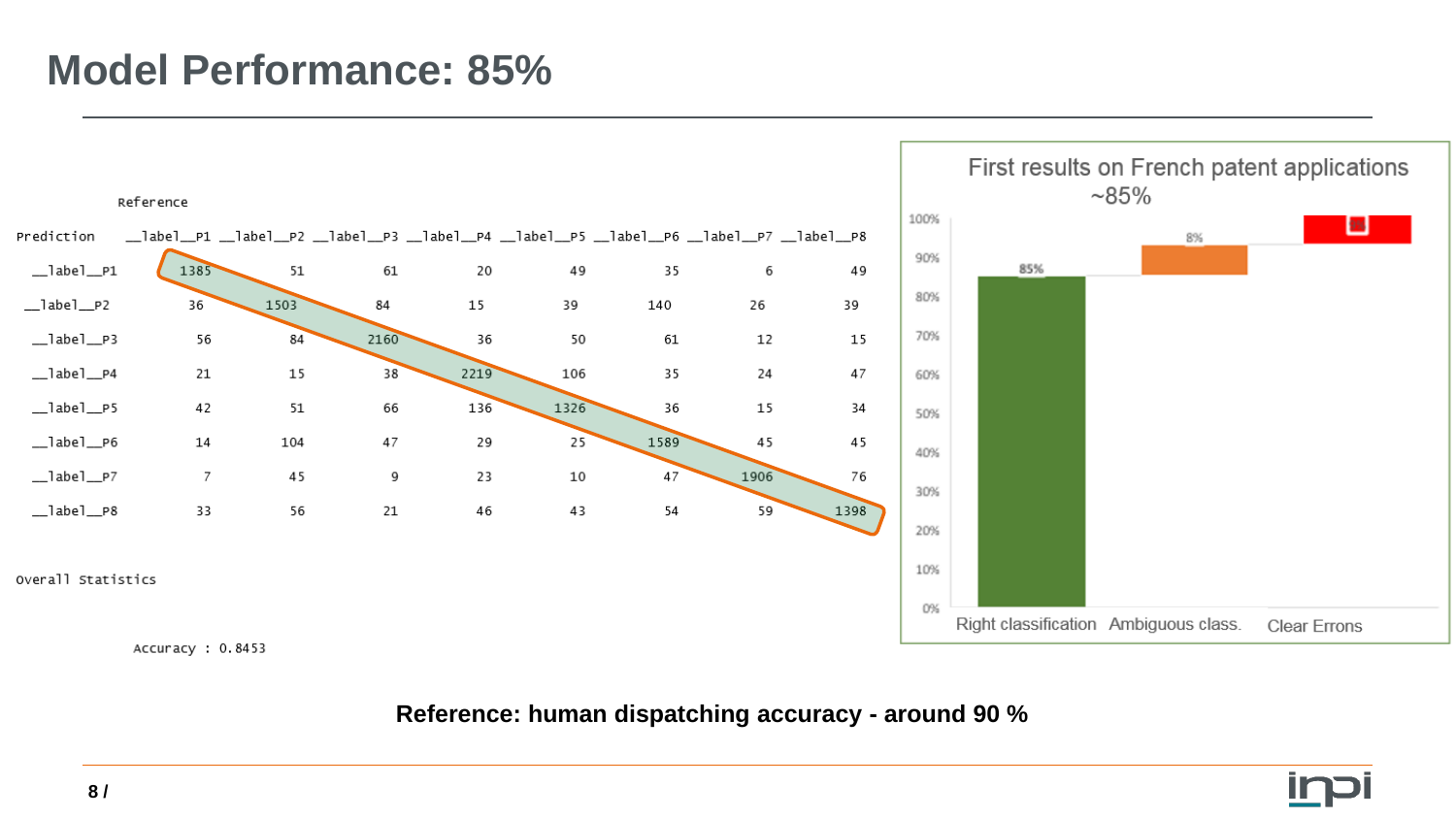#### **Functional module construction steps**



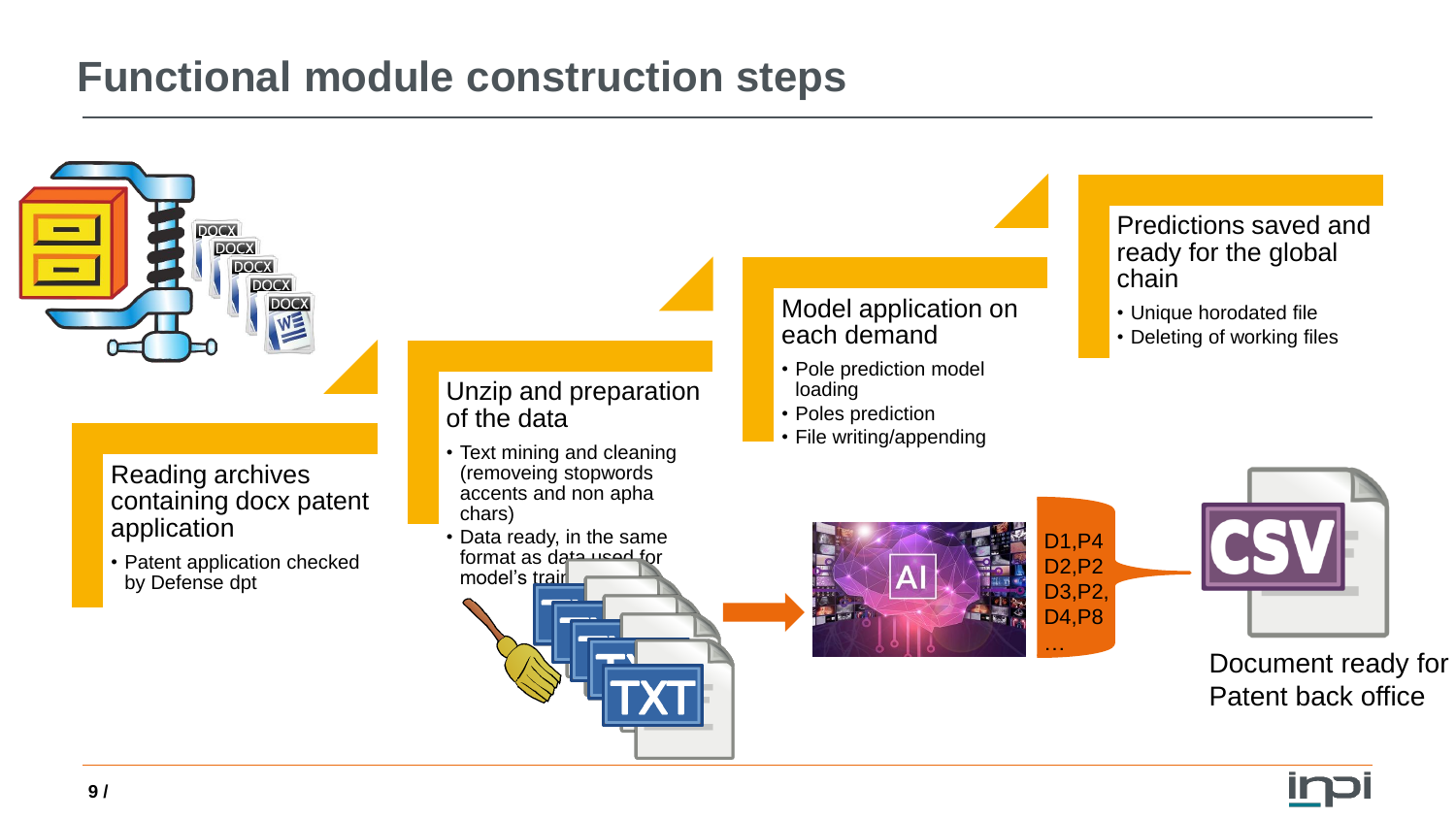#### **AI module impact**



#### **One-step dispatching: Predispatching (Service Managers):**

• Time saved: ~5-6 h / week

#### **Distribution :**

- Team managers dispatch patent applications in their poles
- Gain : ~1-2 h / week for each pole manager
- **Total Gain : ~ 8h per week**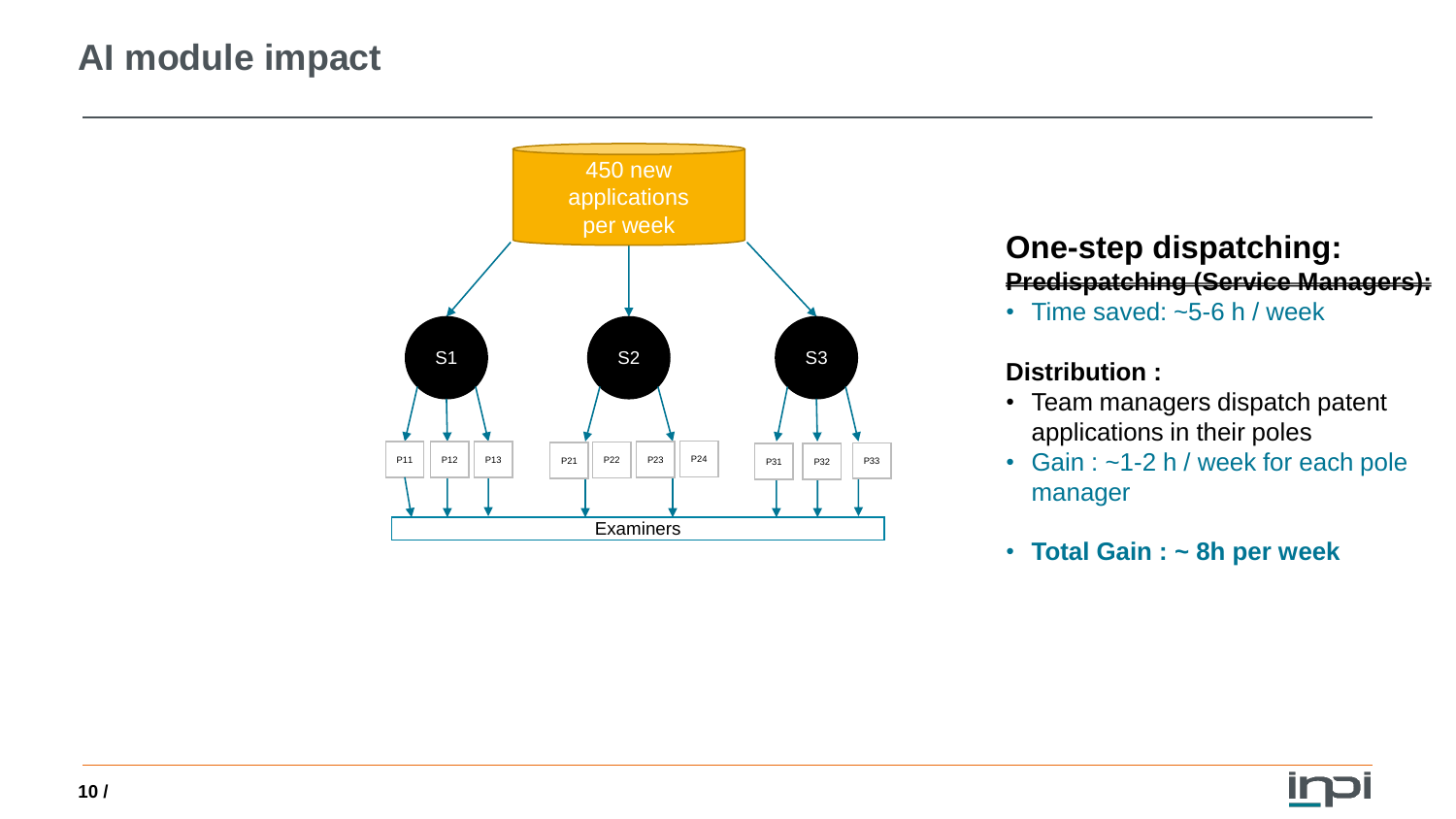#### **Our AI roadmap**

- **Automatic classification of trademarks / designs according to the Vienna / Locarno classifications**
- **Technological pre-classification of patent applications**
- **Developing collaborations with other patent offices**